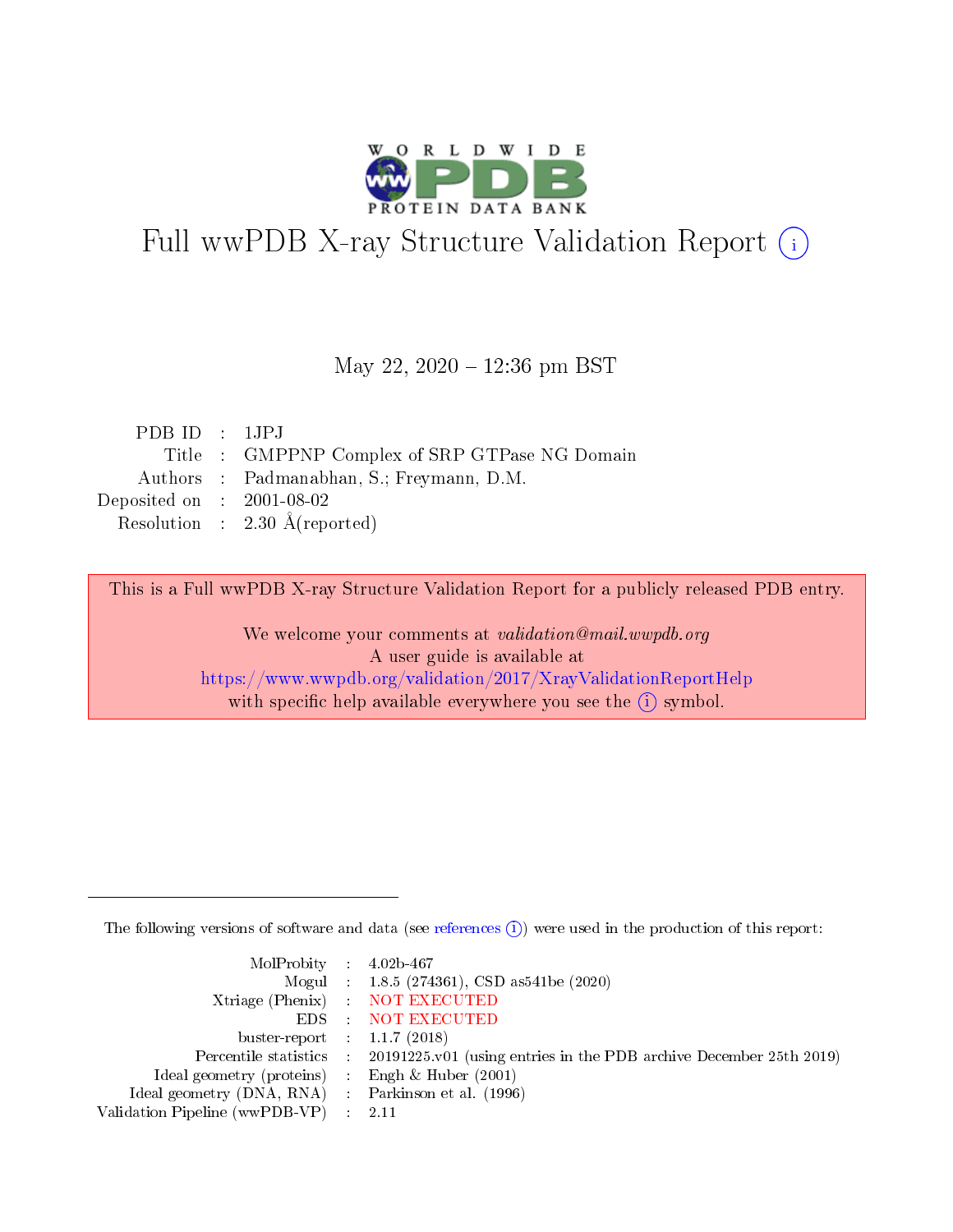# 1 [O](https://www.wwpdb.org/validation/2017/XrayValidationReportHelp#overall_quality)verall quality at a glance  $(i)$

The following experimental techniques were used to determine the structure: X-RAY DIFFRACTION

The reported resolution of this entry is 2.30 Å.

Percentile scores (ranging between 0-100) for global validation metrics of the entry are shown in the following graphic. The table shows the number of entries on which the scores are based.



| Metric                | Whole archive       | Similar resolution                                 |  |  |
|-----------------------|---------------------|----------------------------------------------------|--|--|
|                       | (# $\rm{Entries}$ ) | $(\text{\#Entries, resolution range}(\text{\AA}))$ |  |  |
| Clashscore            | 141614              | $5643 (2.30-2.30)$                                 |  |  |
| Ramachandran outliers | 138981              | $5575(2.30-2.30)$                                  |  |  |
| Sidechain outliers    | 138945              | $5575(2.30-2.30)$                                  |  |  |

The table below summarises the geometric issues observed across the polymeric chains and their fit to the electron density. The red, orange, yellow and green segments on the lower bar indicate the fraction of residues that contain outliers for  $\geq=3$ , 2, 1 and 0 types of geometric quality criteria respectively. A grey segment represents the fraction of residues that are not modelled. The numeric value for each fraction is indicated below the corresponding segment, with a dot representing fractions  $\epsilon = 5\%$ 

Note EDS was not executed.

| <b>Mol</b> | $\cap$ hain | Length | Quality of chain |     |    |
|------------|-------------|--------|------------------|-----|----|
|            |             | 296    | 55%              | 39% | 6% |

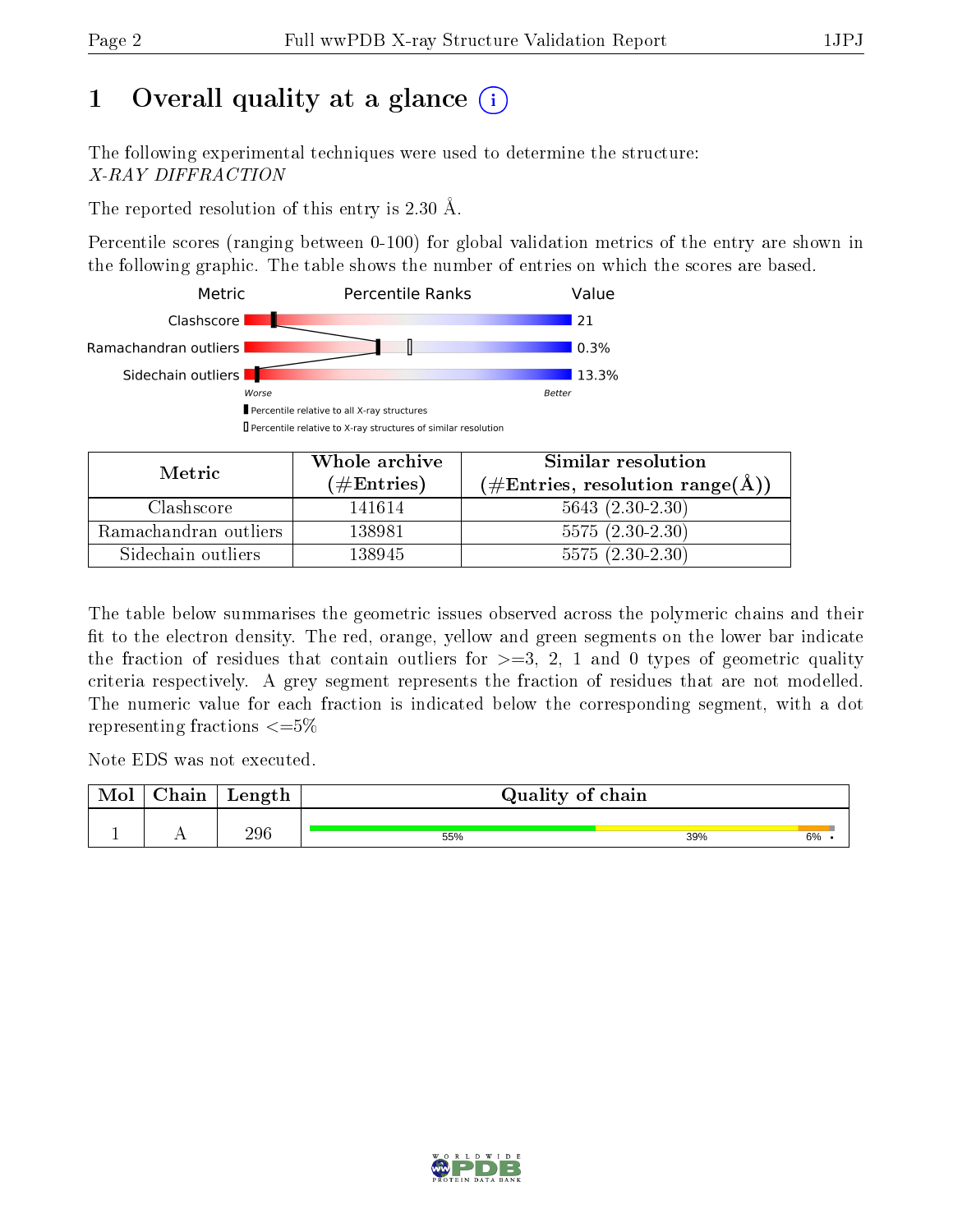# 2 Entry composition (i)

There are 3 unique types of molecules in this entry. The entry contains 2357 atoms, of which 0 are hydrogens and 0 are deuteriums.

In the tables below, the ZeroOcc column contains the number of atoms modelled with zero occupancy, the AltConf column contains the number of residues with at least one atom in alternate conformation and the Trace column contains the number of residues modelled with at most 2 atoms.

Molecule 1 is a protein called SIGNAL RECOGNITION PARTICLE PROTEIN.

| Mol | Chain | Residues | $\rm{Atoms}$  |     |     |  | $\text{ZeroOcc} \mid \text{AltConf} \mid \text{Trace}$ |  |  |
|-----|-------|----------|---------------|-----|-----|--|--------------------------------------------------------|--|--|
|     |       | 294      | Total<br>2266 | 424 | 413 |  |                                                        |  |  |

 Molecule 2 is PHOSPHOAMINOPHOSPHONIC ACID-GUANYLATE ESTER (three-letter code: GNP) (formula:  $C_{10}H_{17}N_6O_{13}P_3$ ).



| Mol | Chain   Residues | Atoms     |  |  | $ZeroOcc \mid AltConf \mid$ |  |  |  |
|-----|------------------|-----------|--|--|-----------------------------|--|--|--|
|     |                  | lotal C N |  |  |                             |  |  |  |

Molecule 3 is water.

| $\text{Mol}$ | $\vert$ Chain $\vert$ Residues | Atoms       | $ZeroOcc$   AltConf |  |
|--------------|--------------------------------|-------------|---------------------|--|
|              | 59                             | Total<br>59 |                     |  |

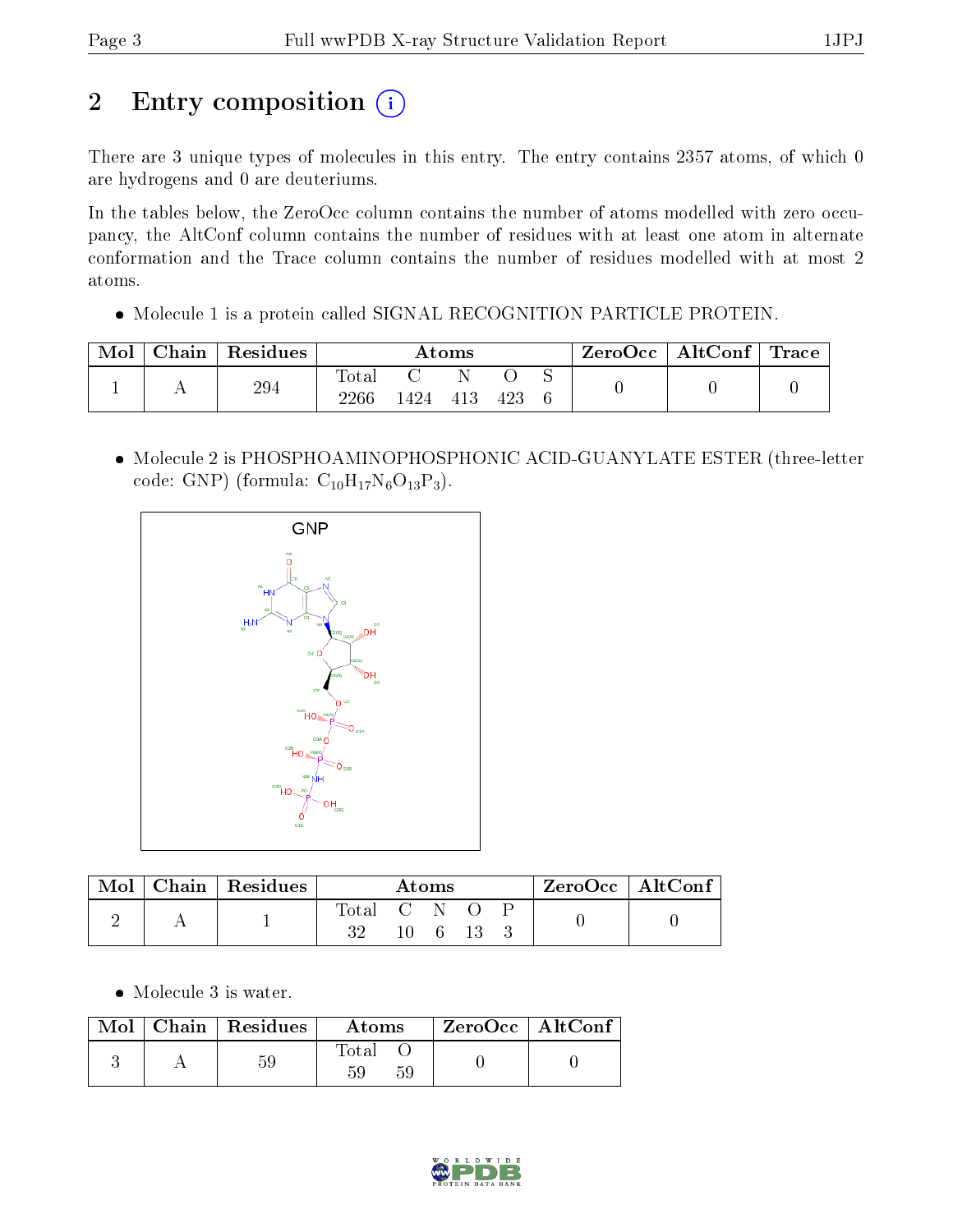## 3 Residue-property plots  $(i)$

These plots are drawn for all protein, RNA and DNA chains in the entry. The first graphic for a chain summarises the proportions of the various outlier classes displayed in the second graphic. The second graphic shows the sequence view annotated by issues in geometry. Residues are colorcoded according to the number of geometric quality criteria for which they contain at least one outlier: green  $= 0$ , yellow  $= 1$ , orange  $= 2$  and red  $= 3$  or more. Stretches of 2 or more consecutive residues without any outlier are shown as a green connector. Residues present in the sample, but not in the model, are shown in grey.

Note EDS was not executed.

• Molecule 1: SIGNAL RECOGNITION PARTICLE PROTEIN



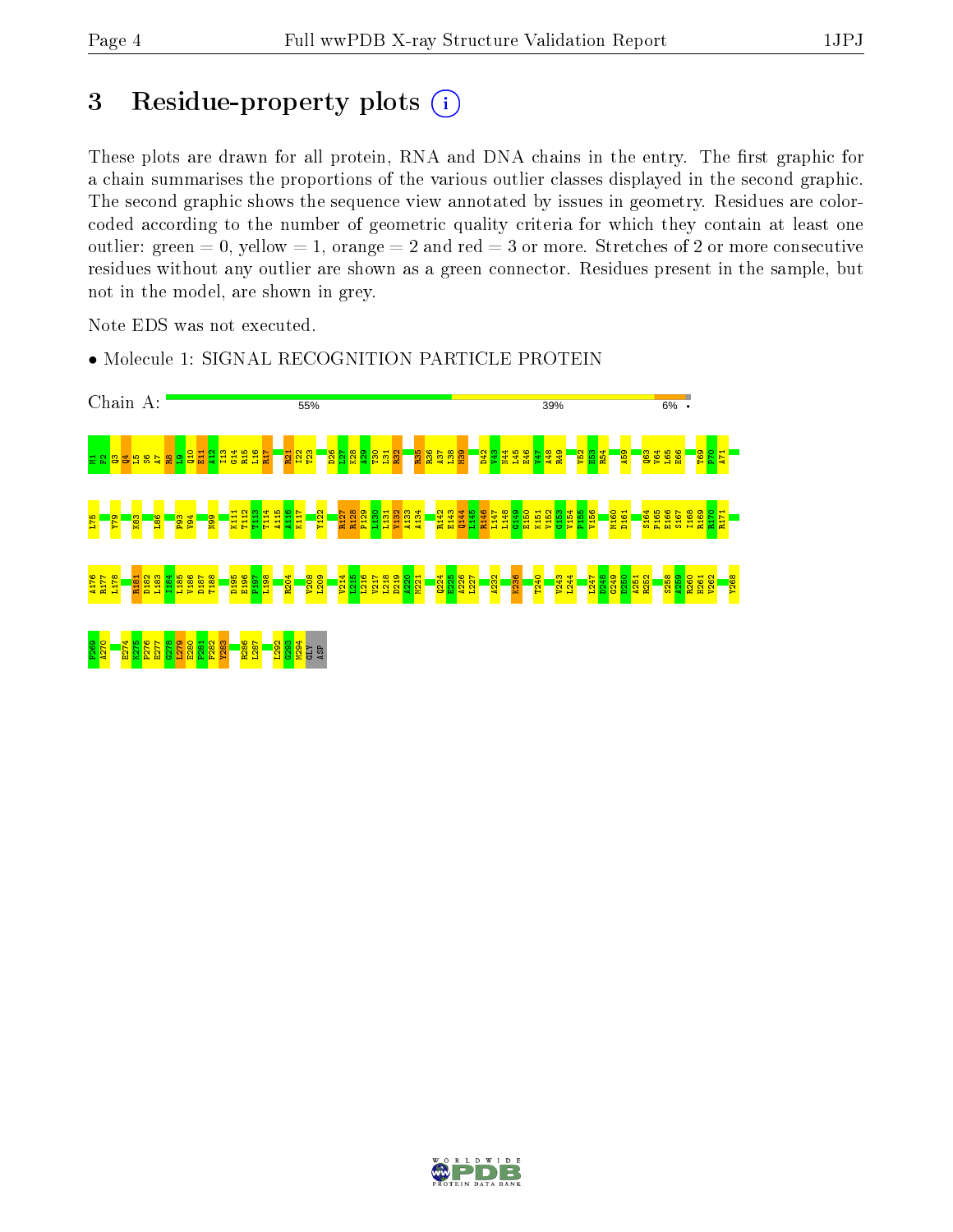# 4 Data and refinement statistics  $(i)$

Xtriage (Phenix) and EDS were not executed - this section is therefore incomplete.

| Property                               | Value                                              | Source    |  |
|----------------------------------------|----------------------------------------------------|-----------|--|
| Space group                            | P 21 21 21                                         | Depositor |  |
| Cell constants                         | $86.06\text{\AA}$<br>$52.69\mathrm{\AA}$<br>60.41Å | Depositor |  |
| a, b, c, $\alpha$ , $\beta$ , $\gamma$ | $90.00^\circ$<br>$90.00^\circ$<br>$90.00^\circ$    |           |  |
| Resolution $(A)$                       | 20.00<br>$-2.30$                                   | Depositor |  |
| % Data completeness                    | $85.3(20.00-2.30)$                                 | Depositor |  |
| (in resolution range)                  |                                                    |           |  |
| $\mathrm{R}_{merge}$                   | 0.06                                               | Depositor |  |
| $\mathrm{R}_{sym}$                     | 0.06                                               | Depositor |  |
| Refinement program                     | X-PLOR 3.851                                       | Depositor |  |
| $R, R_{free}$                          | 0.201<br>0.306<br>$\mathbf{A}^{\mathbf{r}}$        | Depositor |  |
| Estimated twinning fraction            | No twinning to report.                             | Xtriage   |  |
| Total number of atoms                  | 2357                                               | wwPDB-VP  |  |
| Average B, all atoms $(A^2)$           | 24.0                                               | wwPDB-VP  |  |

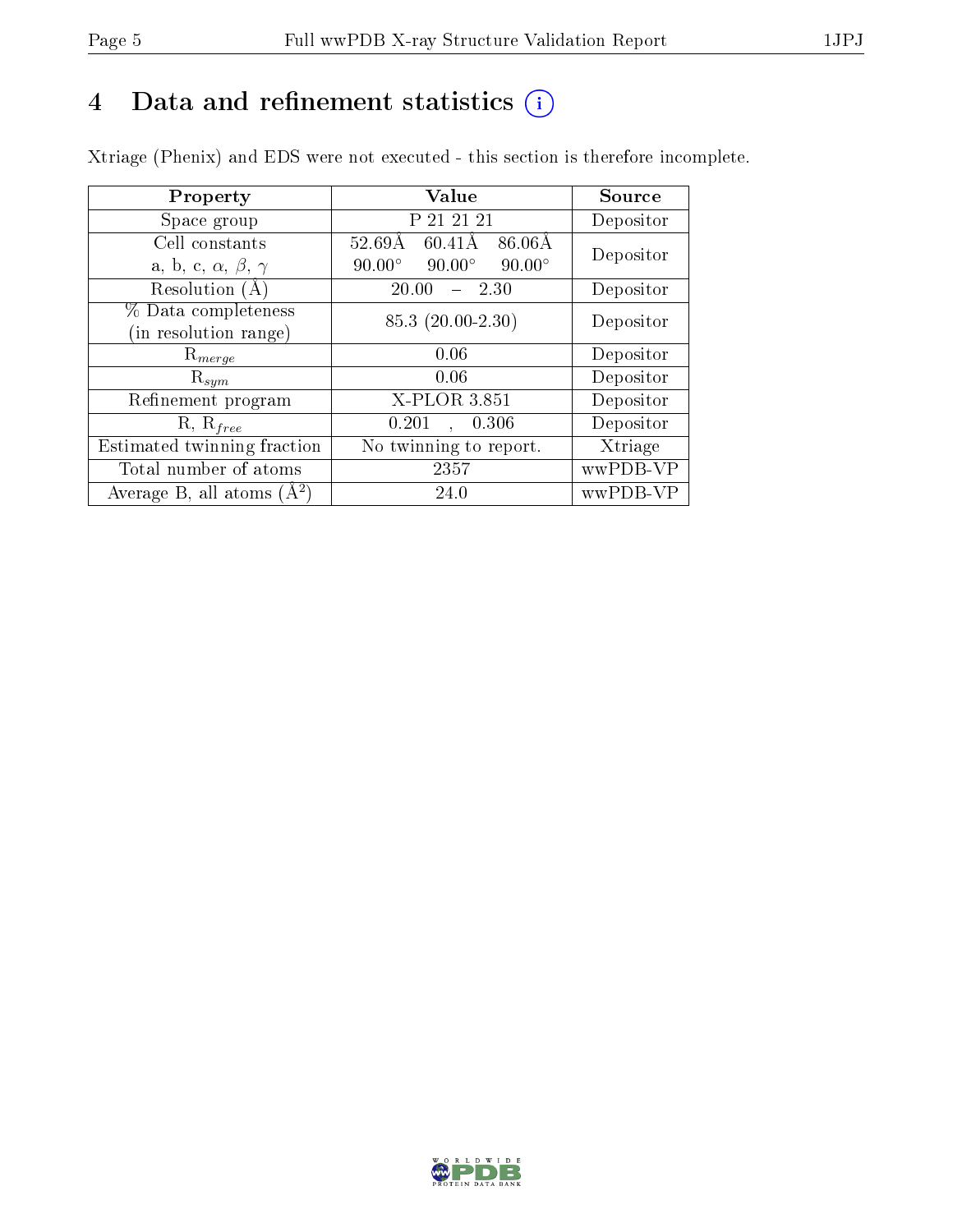# 5 Model quality  $(i)$

## 5.1 Standard geometry  $\overline{()}$

Bond lengths and bond angles in the following residue types are not validated in this section: GNP

The Z score for a bond length (or angle) is the number of standard deviations the observed value is removed from the expected value. A bond length (or angle) with  $|Z| > 5$  is considered an outlier worth inspection. RMSZ is the root-mean-square of all Z scores of the bond lengths (or angles).

|  | $Mol$   Chain |      | <b>Bond lengths</b>             | Bond angles |        |  |
|--|---------------|------|---------------------------------|-------------|--------|--|
|  |               |      | RMSZ $ #Z  > 5$ RMSZ $ #Z  > 5$ |             |        |  |
|  |               | 0.26 | 0/2291                          | 0.50        | 0/3086 |  |

There are no bond length outliers.

There are no bond angle outliers.

There are no chirality outliers.

There are no planarity outliers.

## 5.2 Too-close contacts  $(i)$

In the following table, the Non-H and H(model) columns list the number of non-hydrogen atoms and hydrogen atoms in the chain respectively. The H(added) column lists the number of hydrogen atoms added and optimized by MolProbity. The Clashes column lists the number of clashes within the asymmetric unit, whereas Symm-Clashes lists symmetry related clashes.

| Mol |      |      | Chain   Non-H   H(model)   H(added)   Clashes   Symm-Clashes |
|-----|------|------|--------------------------------------------------------------|
|     | 2266 | 2370 |                                                              |
|     |      |      |                                                              |
|     |      |      |                                                              |
|     | 2357 | 2383 |                                                              |

The all-atom clashscore is defined as the number of clashes found per 1000 atoms (including hydrogen atoms). The all-atom clashscore for this structure is 21.

All (96) close contacts within the same asymmetric unit are listed below, sorted by their clash magnitude.

| Atom-1                  | Atom-2                                   |       | Clash<br>overlap $(A)$ |
|-------------------------|------------------------------------------|-------|------------------------|
| $1:$ A $:$ 132 VAL HG13 | $1 \cdot A \cdot 186 \cdot VAT \cdot HA$ | 1.59- | II 84                  |

Continued on next page...

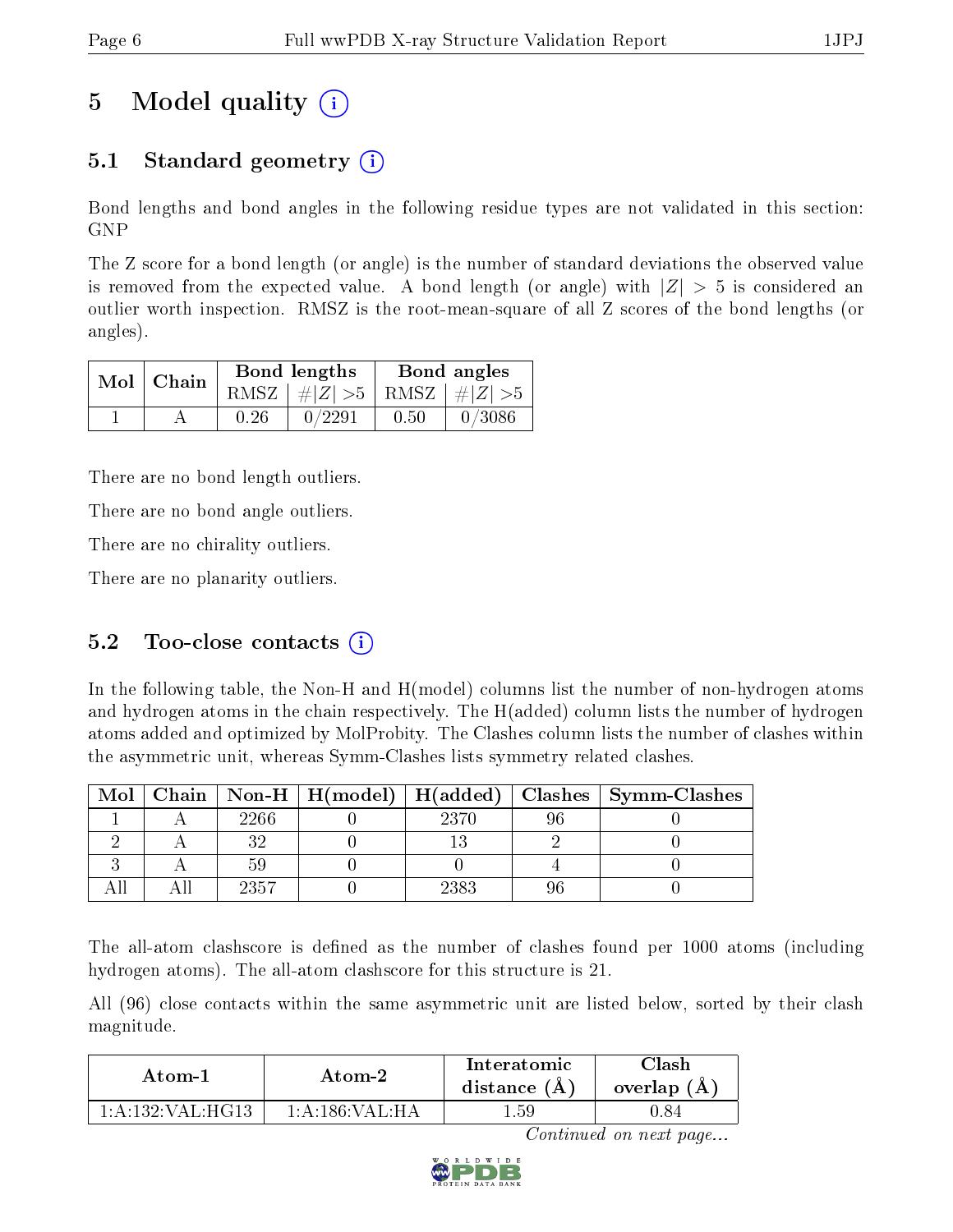| Continued from previous page |                     | Interatomic       | Clash         |  |
|------------------------------|---------------------|-------------------|---------------|--|
| Atom-1                       | Atom-2              | distance $(\AA)$  | overlap $(A)$ |  |
| 1: A: 16: LEU: HD22          | 1:A:22:ILE:HD12     | 1.61              | 0.82          |  |
| 1: A:6: SER:O                | 1: A:10: GLN: HG2   | 1.84              | 0.78          |  |
| 1:A:42:ASP:HB2               | 1:A:252:ARG:HH11    | 1.49              | 0.77          |  |
| 1: A:31: LEU: HD22           | 1:A:52:VAL:HG23     | 1.67              | 0.76          |  |
| 1:A:32:ARG:O                 | 1: A:36: ARG:HG3    | 1.88              | 0.74          |  |
| 1:A:169:ARG:HG3              | 1:A:209:LEU:HD13    | 1.73              | 0.70          |  |
| 1:A:14:GLY:HA2               | 1:A:17:ARG:HH21     | 1.56              | 0.70          |  |
| 1:A:8:ARG:HG2                | 1:A:37:ALA:CB       | 2.23              | 0.69          |  |
| 1:A:35:ARG:HH21              | 1:A:49:ARG:HD2      | 1.58              | 0.67          |  |
| 1: A: 131: LEU: HB2          | 1:A:156:VAL:HG22    | 1.79              | 0.65          |  |
| 1:A:144:GLN:HE22             | 2:A:967:GNP:HNB3    | 1.42              | 0.65          |  |
| 1:A:17:ARG:N                 | 1:A:71:ALA:HB2      | 2.12              | 0.64          |  |
| 1:A:44:ASN:OD1               | 1:A:46:GLU:HB3      | 1.98              | 0.64          |  |
| 1: A:112:THR:HG21            | 1:A:144:GLN:CD      | 2.18              | 0.63          |  |
| 1:A:260:ARG:HH21             | 1: A:261: HIS: HB2  | 1.63              | 0.61          |  |
| 1:A:48:ALA:O                 | 1: A:52: VAL:HG12   | 2.00              | 0.61          |  |
| 1:A:21:ARG:NH1               | 1: A:66: GLU:HA     | $\overline{2.15}$ | 0.61          |  |
| 1:A:42:ASP:HB2               | 1:A:252:ARG:NH1     | 2.18              | 0.59          |  |
| 1: A:59: ALA:O               | 1:A:64:VAL:HG13     | 2.02              | 0.59          |  |
| 1: A:35: ARG: NE             | 1:A:49:ARG:HG3      | 2.19              | 0.58          |  |
| 1: A:274: GLU:HG2            | 2:A:967:GNP:N3      | 2.19              | 0.58          |  |
| 1: A:86: LEU:HD13            | 1:A:287:LEU:HB2     | 1.86              | 0.57          |  |
| 1:A:8:ARG:HG2                | 1: A:37: ALA:HB2    | 1.87              | 0.57          |  |
| 1:A:167:SER:O                | 1: A:171: ARG: HG3  | 2.04              | 0.57          |  |
| 1:A:22:ILE:HG12              | 1: A:23:THR:N       | 2.18              | 0.56          |  |
| 1: A:69:THR:O                | 1: A:69:THR:HG23    | 2.06              | 0.56          |  |
| 1:A:128:ARG:HH11             | 1:A:181:ARG:NH2     | 2.05              | 0.55          |  |
| 1:A:279:LEU:HG               | 1: A:280: GLU: N    | $2.20\,$          | 0.55          |  |
| 1:A:4:GLN:HB3                | 1:A:251:ALA:O       | 2.07              | 0.55          |  |
| 1: A: 35: ARG: NH2           | 1:A:49:ARG:HH11     | 2.05              | 0.54          |  |
| 1:A:134:ALA:HB3              | 1: A: 188: THR: HA  | 1.90              | 0.54          |  |
| 1:A:8:ARG:HG2                | 1:A:37:ALA:HB1      | 1.89              | 0.54          |  |
| 1: A:22: ILE: CG1            | 1: A:26:ASP:HB2     | 2.40              | 0.52          |  |
| 1:A:247:LEU:CD1              | 1:A:270:ALA:HB1     | 2.39              | 0.52          |  |
| 1:A:112:THR:O                | 1: A:115: ALA:HB3   | 2.10              | 0.52          |  |
| 1:A:22:ILE:HG12              | 1:A:26:ASP:HB2      | 1.92              | 0.52          |  |
| 1:A:226:ALA:HA               | 3:A:1037:HOH:O      | 2.09              | 0.51          |  |
| 1:A:196:GLU:OE1              | 1:A:196:GLU:HA      | 2.11              | 0.51          |  |
| $1:A:270:ALA:\overline{HB2}$ | $1: A:282:$ PHE:HD1 | 1.76              | 0.51          |  |
| 1: A:93: PRO:HG3             | 1: A:268:TYR:CD2    | 2.46              | 0.51          |  |
| 1:A:128:ARG:HH11             | 1:A:181:ARG:HH22    | 1.59              | 0.50          |  |

Continued from previous page.

Continued on next page...

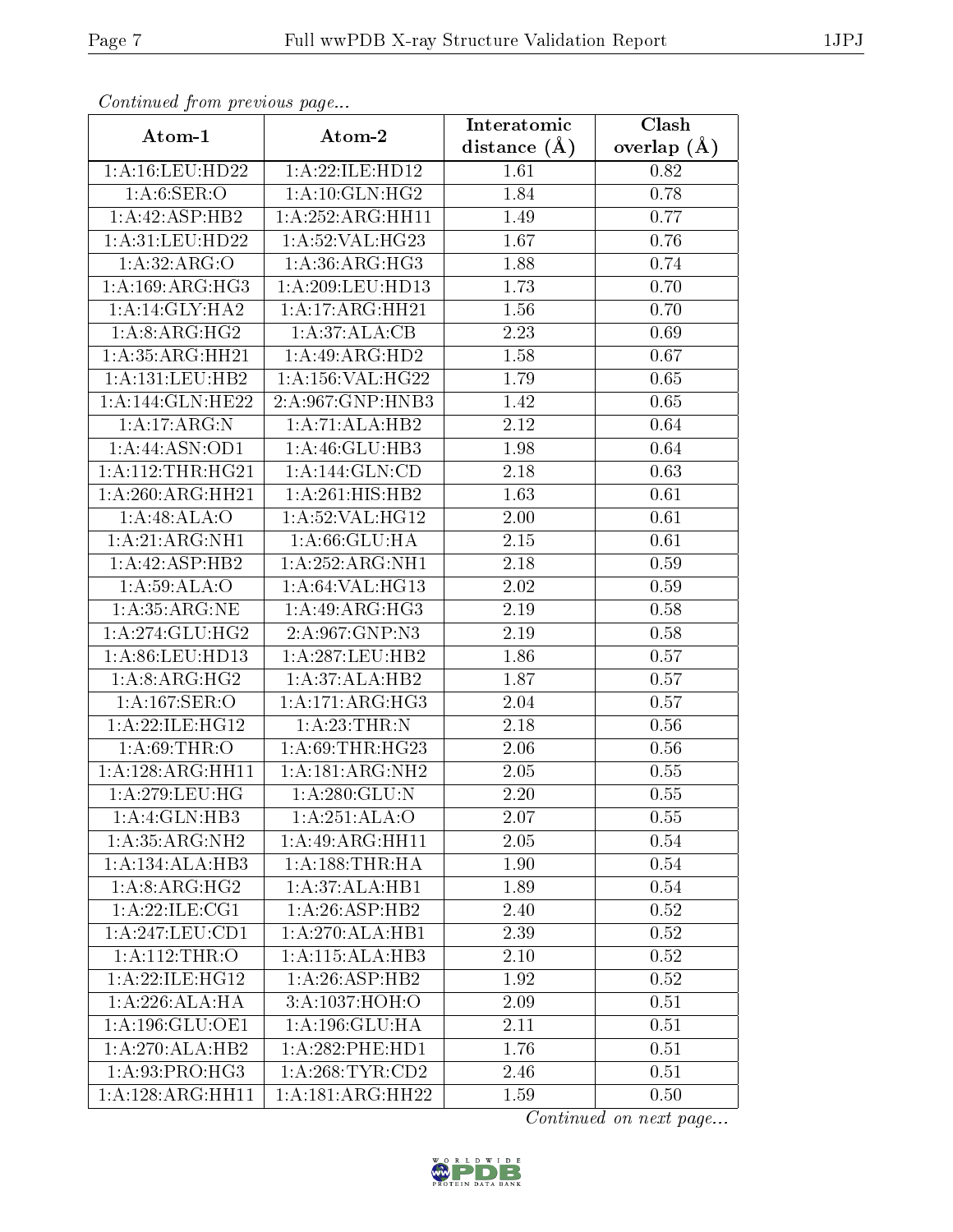| Continuatu jibin prototos pago |                     | Interatomic    | Clash           |
|--------------------------------|---------------------|----------------|-----------------|
| Atom-1                         | Atom-2              | distance $(A)$ | overlap $(\AA)$ |
| 1:A:152:VAL:HG23               | 1:A:154:VAL:HG23    | 1.92           | 0.50            |
| 1: A:208: VAL:HGI2             | 1:A:209:LEU:HD22    | 1.96           | 0.48            |
| 1: A:13: ILE: HD13             | 1: A: 75: LEU: HD12 | 1.94           | 0.48            |
| 1: A: 227: LEU: HB3            | 1:A:262:VAL:HG11    | 1.95           | 0.48            |
| 1: A:258: SER:O                | 1:A:262:VAL:HG23    | 2.13           | 0.48            |
| 1:A:214:VAL:HB                 | 1: A:240:THR:HG23   | 1.95           | 0.48            |
| 1:A:21:ARG:HH11                | 1: A:66: GLU:HA     | 1.78           | 0.48            |
| 1: A:122:TYR:O                 | 1:A:127:ARG:HB2     | 2.13           | 0.48            |
| 1:A:8:ARG:HA                   | 1:A:11:GLU:OE1      | 2.13           | 0.47            |
| 1:A:177:ARG:NH2                | 1:A:178:LEU:HD21    | 2.28           | 0.47            |
| 1: A:114:THR:HG21              | 1:A:243:VAL:HG11    | 1.96           | 0.47            |
| 1:A:142:ARG:HD2                | 3:A:1033:HOH:O      | 2.13           | 0.47            |
| 1:A:129:PRO:HA                 | 1:A:183:LEU:O       | 2.13           | 0.47            |
| 1:A:134:ALA:HB3                | 1:A:187:ASP:O       | 2.14           | 0.47            |
| 1: A:46: GLU: HG2              | 3:A:1051:HOH:O      | 2.15           | 0.47            |
| 1:A:11:GLU:H                   | 1:A:11:GLU:HG3      | 1.49           | 0.46            |
| 1:A:216:LEU:HD21               | 1:A:218:LEU:HD21    | 1.98           | 0.46            |
| 1: A:247:LEU:HD12              | 1:A:270:ALA:HB1     | 1.97           | 0.46            |
| 1:A:176:ALA:HA                 | 1: A:181: ARG: CG   | 2.45           | 0.46            |
| 1: A: 195: ASP: HB3            | 1: A: 198: LEU: HB3 | 1.97           | 0.46            |
| 1: A:221: MET:HE3              | 1: A:249: GLY:HA3   | 1.98           | 0.46            |
| 1:A:21:ARG:HD2                 | 1: A:65:LEU:O       | 2.16           | 0.46            |
| 1: A:11: GLU:O                 | 1:A:15:ARG:HB2      | 2.15           | 0.45            |
| 1:A:133:ALA:HB1                | 1:A:142:ARG:HA      | 1.99           | 0.45            |
| 1:A:164:SER:O                  | 1: A:168: ILE: HG13 | 2.17           | 0.44            |
| 1: A:143: GLU:OE2              | 1:A:146:ARG:NH1     | 2.50           | 0.44            |
| 1: A: 131: LEU: O              | 1:A:156:VAL:HA      | 2.18           | 0.44            |
| 1: A: 111: LYS: HA             | 1:A:217:VAL:HG21    | 2.00           | 0.44            |
| $1:A:128:A\overline{RG:NH1}$   | 1:A:181:ARG:HH22    | 2.16           | 0.44            |
| 1:A:144:GLN:O                  | 1:A:148:LEU:HG      | 2.17           | 0.44            |
| 1: A: 16: LEU: HD21            | 1: A:30:THR:OG1     | 2.18           | 0.44            |
| 1:A:117:LYS:HE3                | 3:A:1012:HOH:O      | 2.16           | 0.44            |
| 1: A: 132: VAL: HG11           | 1: A: 186: VAL:HG22 | 1.99           | 0.44            |
| 1: A: 5: LEU: HD11             | 1:A:38:LEU:HD23     | 2.00           | 0.43            |
| 1: A:227:LEU:HD13              | 1:A:262:VAL:HB      | 2.01           | 0.43            |
| 1: A:117: LYS: HD2             | 1: A:279:LEU:HB2    | 2.01           | 0.42            |
| 1:A:260:ARG:NH2                | 1:A:261:HIS:HB2     | 2.31           | 0.42            |
| 1:A:219:ASP:OD1                | 1:A:219:ASP:C       | 2.58           | 0.42            |
| 1:A:7:ALA:O                    | 1: A:11: GLU: HG3   | 2.19           | 0.42            |
| 1:A:15:ARG:HB2                 | 1: A: 15: ARG: HE   | 1.73           | 0.42            |
| 1: A: 283: TYR: HB3            | 1:A:286:ARG:HB3     | 2.02           | 0.42            |

Continued from previous page.

Continued on next page...

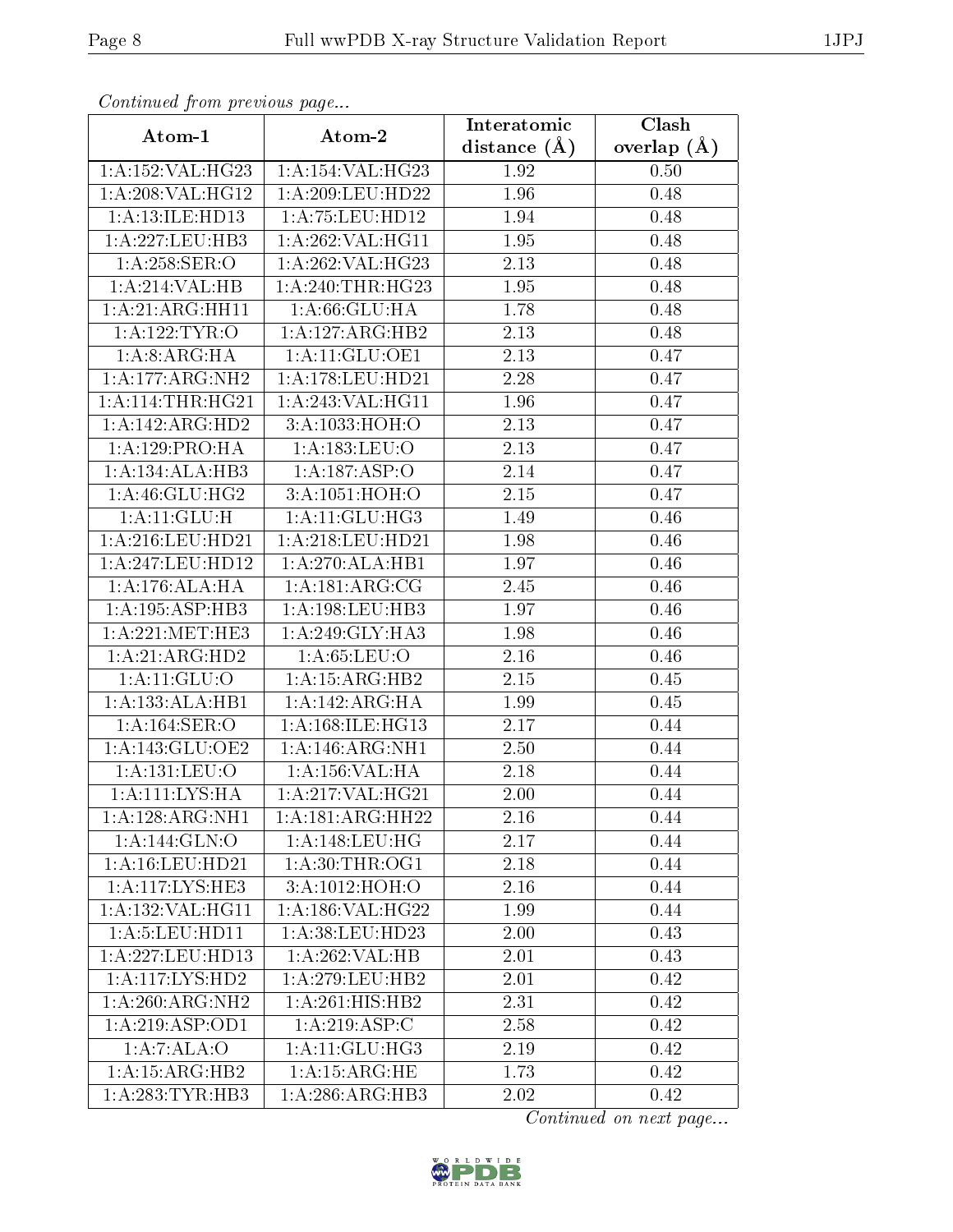| Atom-1               | Atom-2              | Interatomic<br>distance $(A)$ | Clash<br>overlap $(A)$ |  |  |  |  |  |
|----------------------|---------------------|-------------------------------|------------------------|--|--|--|--|--|
| 1: A: 132: VAL: HG12 | 1: A: 185: LEU: O   | 2.20                          | 0.41                   |  |  |  |  |  |
| 1:A:35:ARG:O         | 1: A:39:MET:CG      | 2.69                          | 0.41                   |  |  |  |  |  |
| 1: A:31:LEU:HB3      | 1: A:52: VAL:HG23   | 2.02                          | 0.41                   |  |  |  |  |  |
| 1:A:147:LEU:O        | 1:A:150:GLU:HB3     | 2.21                          | 0.41                   |  |  |  |  |  |
| 1: A:31:LEU:HB3      | 1: A:52:VAL: CG2    | 2.50                          | 0.41                   |  |  |  |  |  |
| 1:A:165:PRO:HD2      | 1: A: 166: GLU: OE1 | 2.21                          | 0.41                   |  |  |  |  |  |
| 1:A:276:PRO:HD2      | 1:A:277:GLU:OE2     | 2.21                          | 0.41                   |  |  |  |  |  |
| 1: A:79:TYR:HA       | 1:A:292:LEU:HD11    | 2.02                          | 0.41                   |  |  |  |  |  |
| 1: A:35: ARG:O       | 1: A:39:MET:HG3     | 2.21                          | 0.41                   |  |  |  |  |  |
| 1:A:59:ALA:HB1       | 1: A:64: VAL: HG11  | 2.02                          | 0.41                   |  |  |  |  |  |
| 1:A:232:ALA:O        | 1:A:236:LYS:HD2     | 2.20                          | 0.40                   |  |  |  |  |  |
| 1: A:44: ASN: HA     | 1:A:224:GLN:OE1     | 2.22                          | 0.40                   |  |  |  |  |  |
| 1:A:35:ARG:CZ        | 1: A:49: ARG:HG3    | 2.51                          | 0.40                   |  |  |  |  |  |

Continued from previous page...

There are no symmetry-related clashes.

## 5.3 Torsion angles  $(i)$

#### 5.3.1 Protein backbone (i)

In the following table, the Percentiles column shows the percent Ramachandran outliers of the chain as a percentile score with respect to all X-ray entries followed by that with respect to entries of similar resolution.

The Analysed column shows the number of residues for which the backbone conformation was analysed, and the total number of residues.

| $\vert$ Mol $\vert$ Chain $\vert$ | Analysed   Favoured   Allowed   Outliers   Percentiles     |  |  |  |
|-----------------------------------|------------------------------------------------------------|--|--|--|
|                                   | $292/296$ (99\%)   273 (94\%)   18 (6\%)   1 (0\%)   41 50 |  |  |  |

All (1) Ramachandran outliers are listed below:

| Mol | ${\rm Chain \mid Res}$ | 'Type |
|-----|------------------------|-------|
|     |                        |       |

#### 5.3.2 Protein sidechains (i)

In the following table, the Percentiles column shows the percent sidechain outliers of the chain as a percentile score with respect to all X-ray entries followed by that with respect to entries of similar resolution.

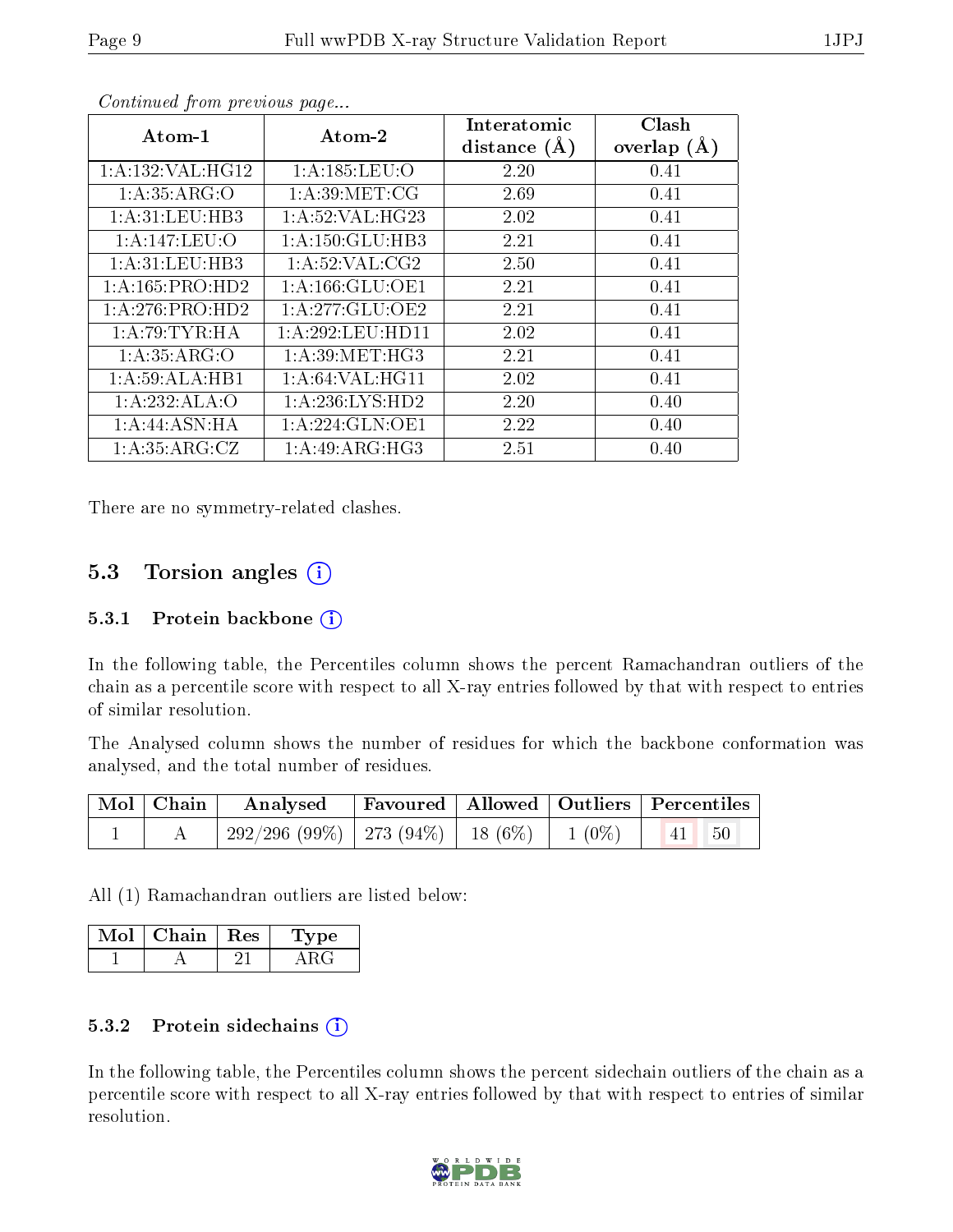The Analysed column shows the number of residues for which the sidechain conformation was analysed, and the total number of residues.

| $Mol$   Chain | Analysed                                   | Rotameric   Outliers   Percentiles |  |                         |  |
|---------------|--------------------------------------------|------------------------------------|--|-------------------------|--|
|               | $233/234$ (100\%)   202 (87\%)   31 (13\%) |                                    |  | $\boxed{4}$ $\boxed{4}$ |  |

All (31) residues with a non-rotameric sidechain are listed below:

| $\overline{\text{Mol}}$ | Chain                               | $\operatorname{Res}% \left( \mathcal{N}\right) \simeq\operatorname{Res}(\mathcal{N}_{0})^{\ast}$ | Type                      |
|-------------------------|-------------------------------------|--------------------------------------------------------------------------------------------------|---------------------------|
| $\overline{1}$          | $\overline{\rm A}$                  | $\overline{3}$                                                                                   | $\overline{\text{GLN}}$   |
| $\overline{1}$          | $\overline{A}$                      | $\overline{4}$                                                                                   | $\overline{\text{GLN}}$   |
| $\mathbf{1}$            |                                     | 8                                                                                                | $\overline{\rm{ARG}}$     |
| $\overline{1}$          | $\frac{\overline{A}}{\overline{A}}$ | $\overline{11}$                                                                                  | $\overline{{\rm GLU}}$    |
| $\overline{1}$          | $\overline{A}$                      | $\overline{17}$                                                                                  | $\overline{\rm{ARG}}$     |
| $\overline{1}$          | $\frac{\overline{A}}{\overline{A}}$ | $\overline{28}$                                                                                  | $\overline{\text{LYS}}$   |
| $\mathbf 1$             |                                     | $\overline{32}$                                                                                  | $\overline{\rm{ARG}}$     |
| $\overline{1}$          |                                     | $\overline{3}5$                                                                                  | $\overline{\rm{ARG}}$     |
| $\overline{1}$          |                                     | $\overline{39}$                                                                                  | MET                       |
| $\mathbf 1$             | $\frac{\overline{A}}{\overline{A}}$ | $\overline{45}$                                                                                  | LEU                       |
| $\mathbf{1}$            | $\frac{\overline{A}}{A}$            | $\overline{54}$                                                                                  | $\overline{\rm{ARG}}$     |
| $\mathbf{1}$            |                                     | $\overline{63}$                                                                                  | $\overline{\text{GLN}}$   |
| $\overline{1}$          | $\overline{A}$                      | $\overline{83}$                                                                                  | $\overline{\text{LYS}}$   |
| $\overline{1}$          | $\frac{\overline{A}}{\overline{A}}$ | $\overline{94}$                                                                                  | $\overline{\text{VAL}}$   |
| $\mathbf{1}$            |                                     | $\overline{99}$                                                                                  | $\overline{\mathrm{ASN}}$ |
| $\overline{1}$          |                                     | $\overline{127}$                                                                                 | $\overline{\rm{ARG}}$     |
| $\overline{1}$          | $\frac{\overline{A}}{A}$            | 128                                                                                              | $\overline{\rm{ARG}}$     |
| $\mathbf 1$             |                                     | 132                                                                                              | $\overline{\text{VAL}}$   |
| $\mathbf{1}$            | $\overline{A}$                      | 144                                                                                              | $\overline{\text{GLN}}$   |
| $\overline{1}$          |                                     | 146                                                                                              | $\overline{\rm{ARG}}$     |
| $\overline{1}$          |                                     | $\overline{151}$                                                                                 | $\overline{\text{LYS}}$   |
| $\overline{1}$          | $\frac{\overline{A}}{\overline{A}}$ | 160                                                                                              | MET                       |
| $\overline{1}$          | $\overline{A}$                      | $\overline{161}$                                                                                 | $\overline{\text{ASP}}$   |
| $\overline{1}$          | $\overline{A}$                      | $\overline{181}$                                                                                 | $\overline{\rm{ARG}}$     |
| $\mathbf 1$             | $\overline{A}$                      | $\overline{182}$                                                                                 | $\overline{\text{ASP}}$   |
| $\overline{1}$          | $\overline{A}$                      | 204                                                                                              | $\overline{\rm ARG}$      |
| $\overline{1}$          | $\overline{A}$                      | $\overline{236}$                                                                                 | $\overline{\text{LYS}}$   |
| $\overline{1}$          |                                     | 244                                                                                              | $\overline{\text{LEU}}$   |
| $\overline{1}$          | $\frac{\overline{A}}{\overline{A}}$ | 279                                                                                              | LEU                       |
| $\mathbf{1}$            |                                     | $\overline{283}$                                                                                 | <b>TYR</b>                |
| $\overline{1}$          | $\overline{\rm A}$                  | 294                                                                                              | MET                       |

Some sidechains can be flipped to improve hydrogen bonding and reduce clashes. All (2) such sidechains are listed below:

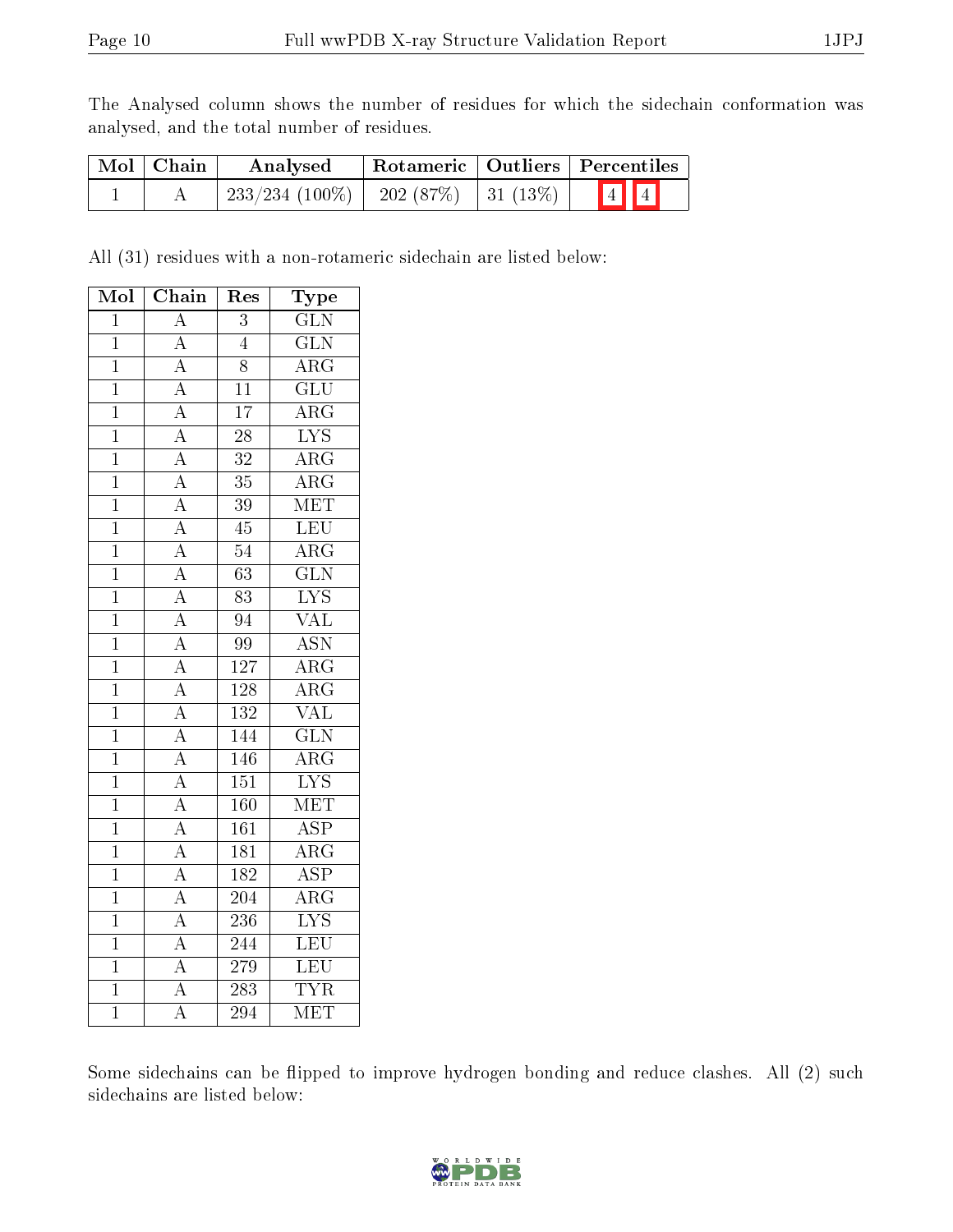| Mol | Chain | Res | $\Gamma$ ype |
|-----|-------|-----|--------------|
|     |       |     | GEN          |
|     |       |     | 41.          |

#### 5.3.3 RNA  $(i)$

There are no RNA molecules in this entry.

#### 5.4 Non-standard residues in protein, DNA, RNA chains (i)

There are no non-standard protein/DNA/RNA residues in this entry.

#### 5.5 Carbohydrates (i)

There are no carbohydrates in this entry.

### 5.6 Ligand geometry  $(i)$

1 ligand is modelled in this entry.

In the following table, the Counts columns list the number of bonds (or angles) for which Mogul statistics could be retrieved, the number of bonds (or angles) that are observed in the model and the number of bonds (or angles) that are defined in the Chemical Component Dictionary. The Link column lists molecule types, if any, to which the group is linked. The Z score for a bond length (or angle) is the number of standard deviations the observed value is removed from the expected value. A bond length (or angle) with  $|Z| > 2$  is considered an outlier worth inspection. RMSZ is the root-mean-square of all Z scores of the bond lengths (or angles).

| Mol |      | Type   Chain | $\mid$ Res $\mid$ | Link   |            | Bond lengths |            |             | Bond angles |                   |
|-----|------|--------------|-------------------|--------|------------|--------------|------------|-------------|-------------|-------------------|
|     |      |              |                   |        | Jounts -   | RMSZ         | $\# Z $    | Counts      |             | $ RMSZ  \#  Z  >$ |
|     | GNP. |              | 967               | $\sim$ | 28, 34, 34 | 2.29         | $11(39\%)$ | $+30,54,54$ | 2.04        | 7(23%)            |

In the following table, the Chirals column lists the number of chiral outliers, the number of chiral centers analysed, the number of these observed in the model and the number defined in the Chemical Component Dictionary. Similar counts are reported in the Torsion and Rings columns. '-' means no outliers of that kind were identified.

|     |     | Mol   Type   Chain   Res   Link   Chirals | <b>Torsions</b>                | Rings |
|-----|-----|-------------------------------------------|--------------------------------|-------|
| GNP | 967 | $\sim$                                    | $\frac{5}{17/38/38}$   0/3/3/3 |       |

All (11) bond length outliers are listed below:

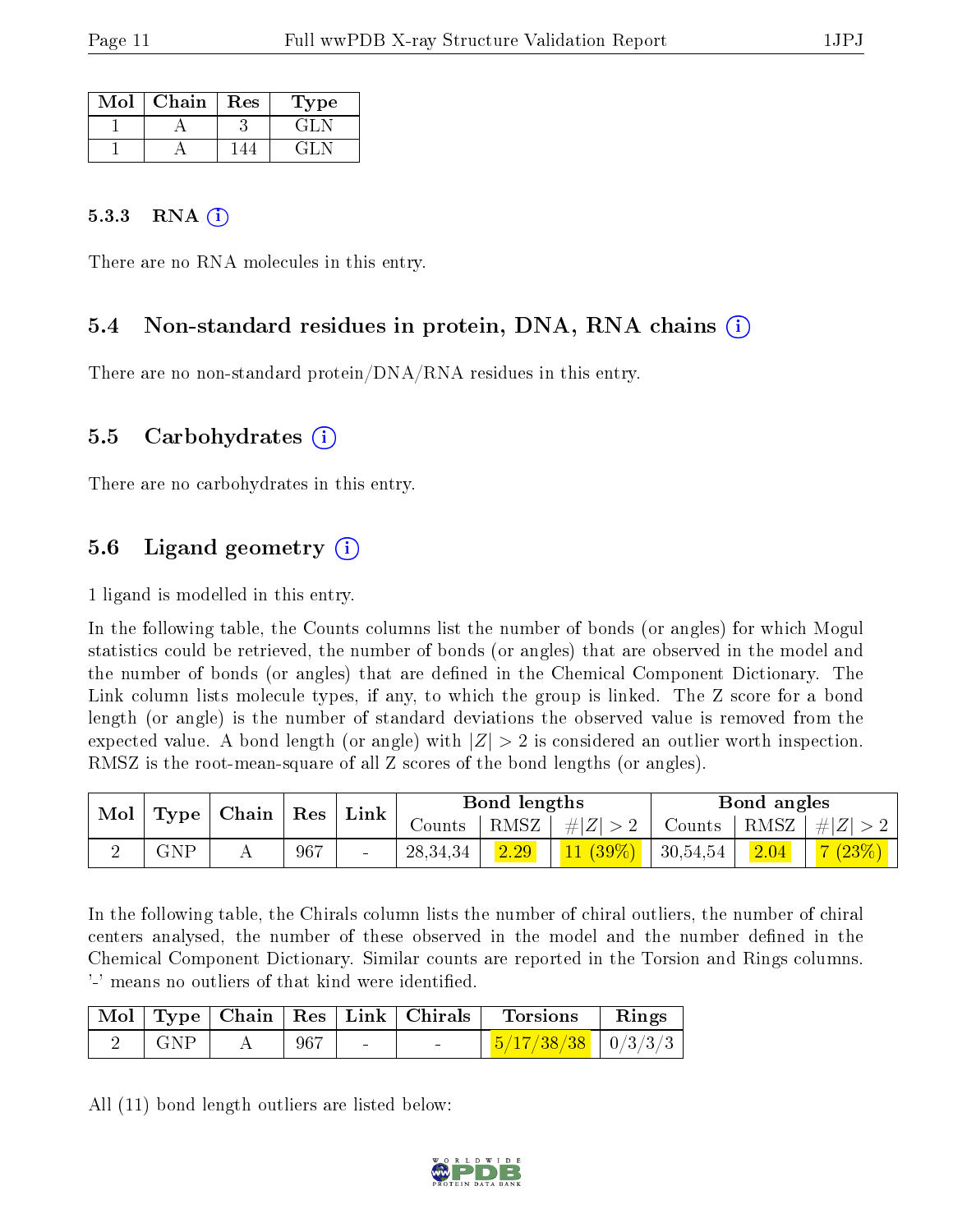| Mol            | Chain | Res | Type       | Atoms               | $\mathbf{Z}$ | Observed $(A)$ | Ideal(A |
|----------------|-------|-----|------------|---------------------|--------------|----------------|---------|
| $\overline{2}$ | А     | 967 | <b>GNP</b> | $C4-N9$             | $-6.27$      | 1.39           | 1.47    |
| $\overline{2}$ | А     | 967 | <b>GNP</b> | $C6-N1$             | 4.87         | 1.41           | 1.33    |
| $\overline{2}$ | А     | 967 | <b>GNP</b> | PB-N3B              | 3.52         | 1.72           | 1.63    |
| $\overline{2}$ | А     | 967 | <b>GNP</b> | PG-N3B              | 3.45         | 1.72           | 1.63    |
| $\overline{2}$ | А     | 967 | <b>GNP</b> | $C5-C6$             | $-3.33$      | 1.47           | 1.52    |
| $\overline{2}$ | А     | 967 | <b>GNP</b> | PG-O1G              | 2.97         | 1.50           | 1.46    |
| $\overline{2}$ | А     | 967 | <b>GNP</b> | PB-O <sub>2</sub> B | $-2.53$      | 1.49           | 1.56    |
| $\overline{2}$ | А     | 967 | <b>GNP</b> | PB-O1B              | 2.53         | 1.50           | 1.46    |
| $\overline{2}$ | А     | 967 | <b>GNP</b> | PG-O3G              | $-2.29$      | 1.50           | 1.56    |
| $\overline{2}$ | А     | 967 | <b>GNP</b> | PG-O <sub>2G</sub>  | $-2.27$      | 1.50           | 1.56    |
| $\overline{2}$ | А     | 967 | GNP        | $C5-C4$             | $-2.03$      | 1.40           | 1.53    |

All (7) bond angle outliers are listed below:

| Mol            | Chain | Res | Type       | Atoms              | Z       | Observed $(°)$ | Ideal <sup>o</sup> |
|----------------|-------|-----|------------|--------------------|---------|----------------|--------------------|
| 2              | А     | 967 | <b>GNP</b> | $C4-C5-N7$         | 5.79    | 110.14         | 102.46             |
| $\overline{2}$ | А     | 967 | <b>GNP</b> | $C5-C6-N1$         | $-4.59$ | 112.53         | 118.19             |
| $\overline{2}$ | А     | 967 | <b>GNP</b> | $O6-C6-C5$         | 4.41    | 128.86         | 119.86             |
| $\overline{2}$ | А     | 967 | <b>GNP</b> | $O2B$ -PB- $O1B$   | 4.09    | 118.50         | 109.92             |
| 2              | А     | 967 | <b>GNP</b> | $O6$ - $C6$ - $N1$ | $-3.03$ | 118.61         | 122.69             |
| $\overline{2}$ | А     | 967 | <b>GNP</b> | O1B-PB-N3B         | $-2.50$ | 108.09         | 111.77             |
| റ              | А     | 967 | <b>GNP</b> | O3A-PB-N3B         | $-2.27$ | 100.29         | 106.59             |

There are no chirality outliers.

All (5) torsion outliers are listed below:

| Mol           | Chain | Res | <b>Type</b> | Atoms                                           |
|---------------|-------|-----|-------------|-------------------------------------------------|
| $\mathcal{D}$ |       | 967 | <b>GNP</b>  | PG-N3B-PB-O1B                                   |
| $\mathcal{D}$ |       | 967 | <b>GNP</b>  | $C5'$ -O5'-PA-O1A                               |
| $\mathcal{D}$ |       | 967 | <b>GNP</b>  | $C2'$ -C1'-N9-C8                                |
| $\mathcal{L}$ |       | 967 | <b>GNP</b>  | $C2$ <sup>-</sup> $C1$ <sup>-</sup> $N9$ - $C4$ |
| 9             |       | 967 | GNP         | $C5'$ -O5'-PA-O3A                               |

There are no ring outliers.

1 monomer is involved in 2 short contacts:

|  |      | Mol   Chain   Res   Type   Clashes   Symm-Clashes |
|--|------|---------------------------------------------------|
|  | GN P |                                                   |

The following is a two-dimensional graphical depiction of Mogul quality analysis of bond lengths, bond angles, torsion angles, and ring geometry for all instances of the Ligand of Interest. In addition, ligands with molecular weight  $> 250$  and outliers as shown on the validation Tables will

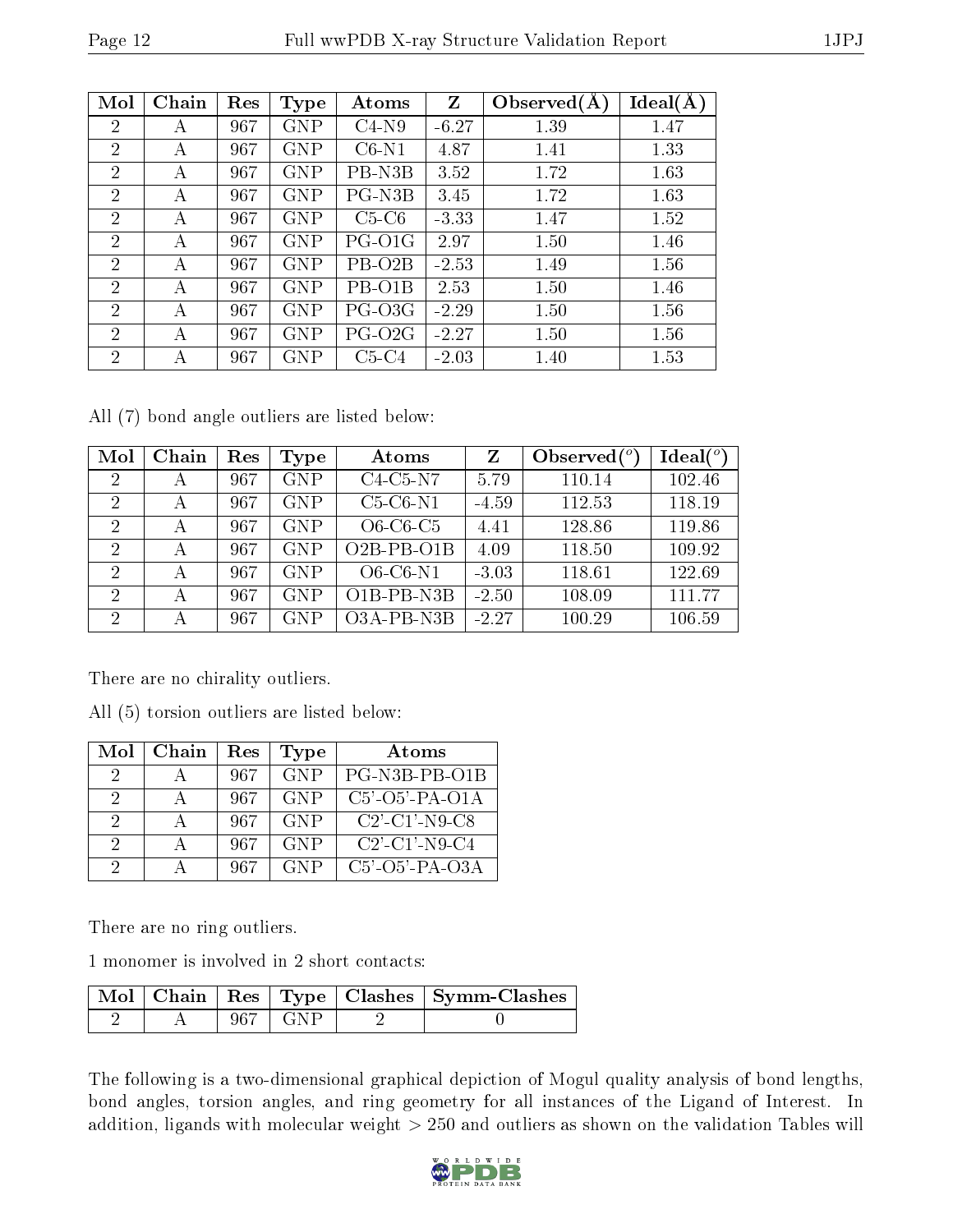also be included. For torsion angles, if less then 5% of the Mogul distribution of torsion angles is within 10 degrees of the torsion angle in question, then that torsion angle is considered an outlier. Any bond that is central to one or more torsion angles identified as an outlier by Mogul will be highlighted in the graph. For rings, the root-mean-square deviation (RMSD) between the ring in question and similar rings identified by Mogul is calculated over all ring torsion angles. If the average RMSD is greater than 60 degrees and the minimal RMSD between the ring in question and

any Mogul-identified rings is also greater than 60 degrees, then that ring is considered an outlier. The outliers are highlighted in purple. The color gray indicates Mogul did not find sufficient equivalents in the CSD to analyse the geometry.



## 5.7 [O](https://www.wwpdb.org/validation/2017/XrayValidationReportHelp#nonstandard_residues_and_ligands)ther polymers (i)

There are no such residues in this entry.

## 5.8 Polymer linkage issues  $(i)$

There are no chain breaks in this entry.